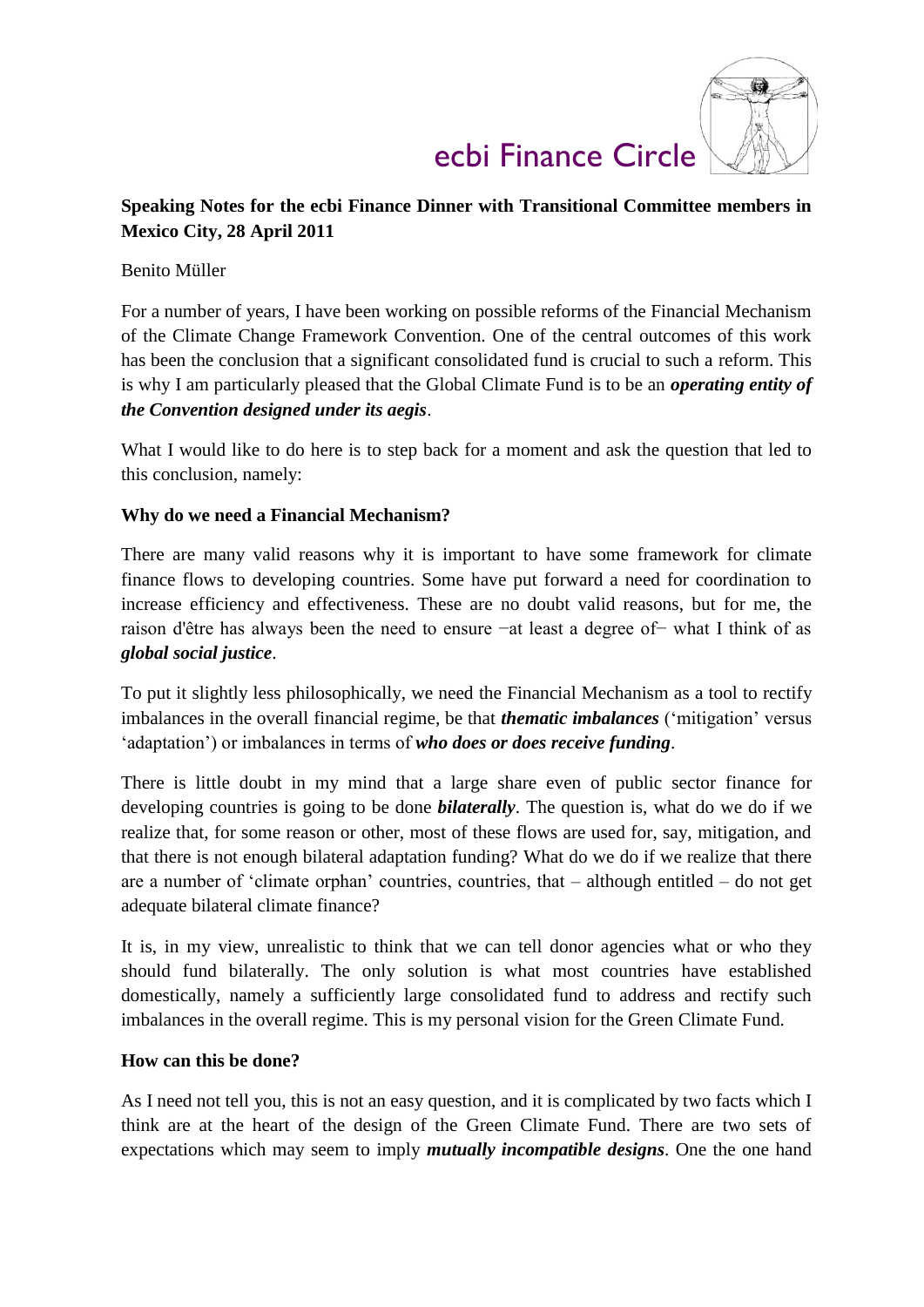

there is the expectation that the Fund is to *start disbursing soonest possible*, preferably just after Durban, and then there is the expectation that *it is to work 'at scale'*

We do have examples of international funds that have been set up at relatively short notice, but they are all of a type which, for a number of reasons, I believe will not work effectively or efficiently at scale. Let me just highlight one of them.

A year ago, we commissioned a study to look at the question of **How many people does it take … to administer long-term climate finance?<sup>1</sup>** The answer published last October was: *between 250 and 400 per billion USD*.



According to the authors, this is a *conservative estimate* and simply a reflection of the fact that if one does wish to spend money effectively and subject to certain fiduciary standards, then one needs people to administer that money.

Assuming that, in the longer term, the Green Climate Fund is meant to administer *\$10bn or \$20bn*, one would therefore be looking at between *2500 and 8000 people* to manage these funds.

The question for the architecture of the Green Climate Fund is:

1

<sup>1</sup> **How many people does it take … to administer long-term climate finance?**with David Ciplet, and J Timmons Roberts. ecbi Policy Report *Oct-10*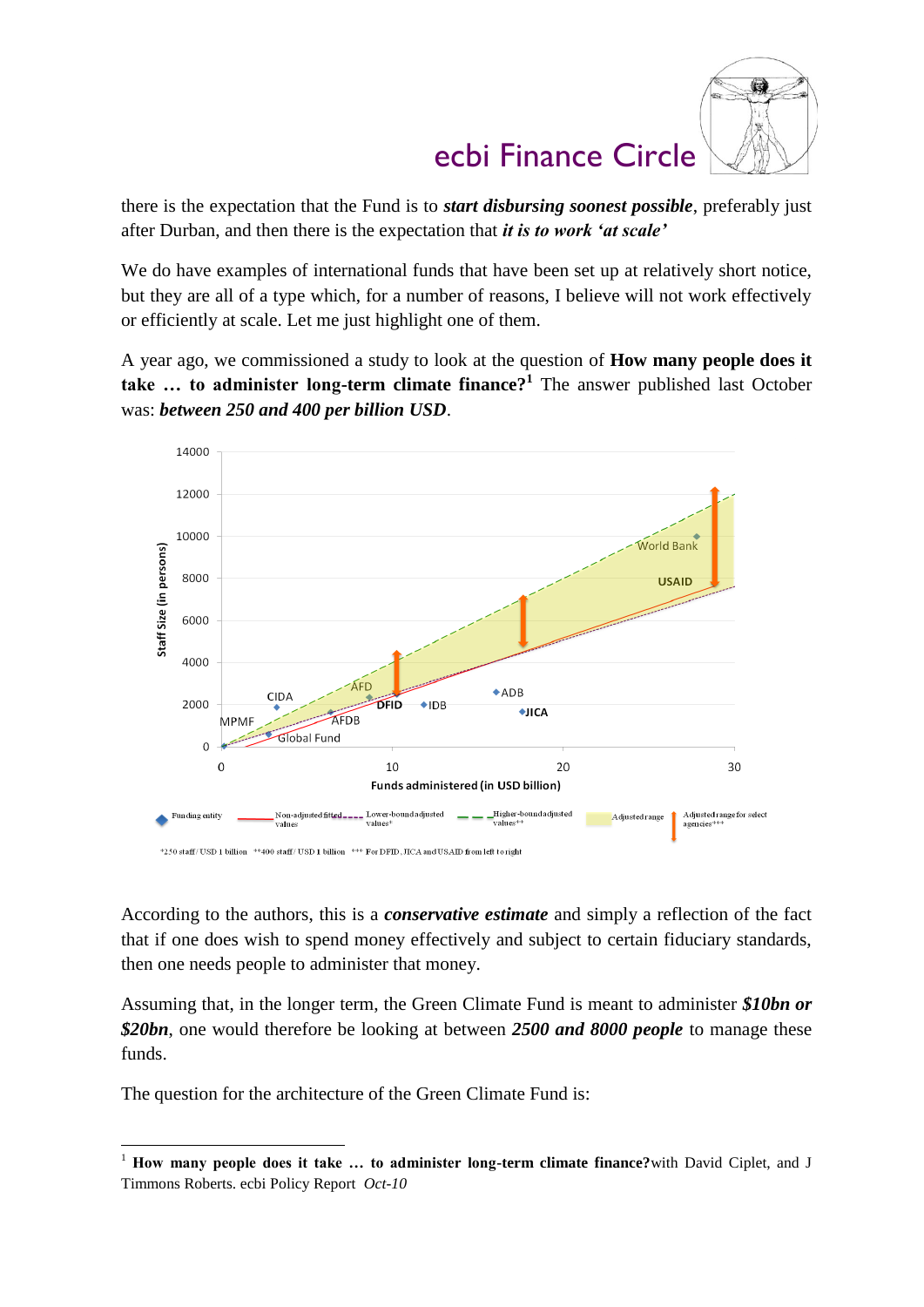

*Do we really want a skyscraper of people processing climate change projects and programmes?* 

I believe that this would not be desirable. To be quite clear, the issue here is not the number of people needed, but the *centralized decision making model* of traditional funds. This is why we have for some time been looking at alternatives, in particular at the idea of a *'throughput' model* in which the consolidated funds are disbursed to *National Funding Entities* which not only take over the bulk of the administration, but also the funding decisions.

In this context, I would like to refer to another ecbi Policy Report which has looked at the role of such *National Funding Entities in the transition to a new paradigm of global cooperation on climate finance*. 2

The Report looks at a number of such National Funding Entities as they have emerged over the past couple of years. From the Report it emerges that it will take *some time and a considerable institutional capacity building effort* for such a throughput mechanism to become operational.

This is where the ambition of scale seems to conflict with the wish for a speedy operationalisation of the Green Climate Fund. But the two do not necessarily exclude one another, provided the *architecture of the Fund is kept sufficiently flexible*.

In order to fly, the Green Climate Fund will in my view need two arms (or wings): A *funding arm*, which functions along the traditional funding model, and a *disbursement arm*, channelling funds directly to national funding entities.

To ensure a speedy commencement of funding activities, the current design focus would have to be on the former, but it is, I believe, essential for the blueprint of the Fund to include the concept of the latter, if it is to live up to the expectations of scale.

<u>.</u>

<sup>2</sup> Luis Gomez-Echaverri **National Funding Entities: Their role in the transition to a new paradigm of global cooperation on climate change** ecbi Policy Brief *Oct-10*